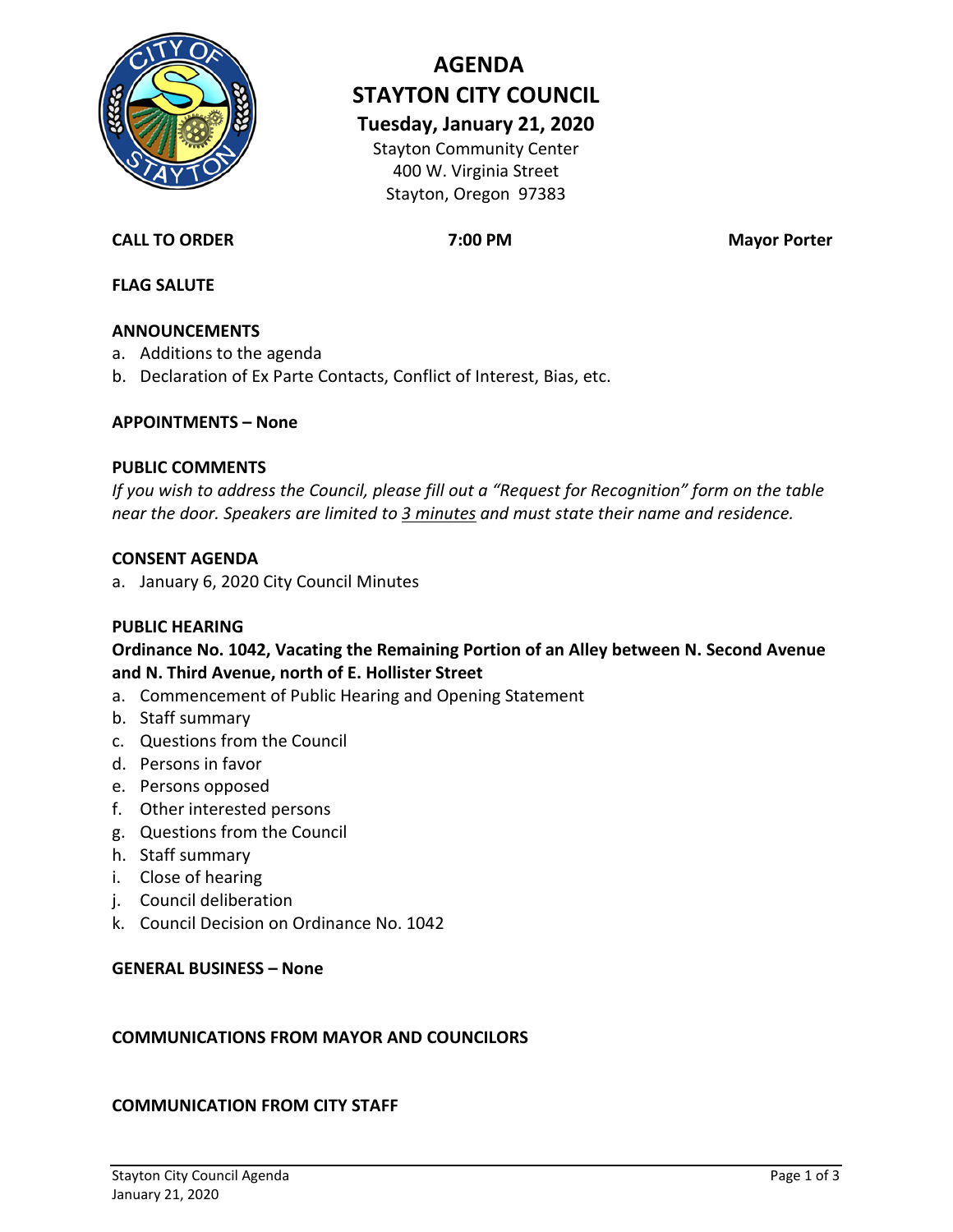#### **FUTURE AGENDA ITEMS**

- a. 2019/20 Fiscal Year Half-Year Update
- b. Surplus Properties Resolution
- c. Community Improvement Grants
- d. Library, Pool, and Parks Local Option Levy

*The meeting location is accessible to persons with disabilities. A request for an interpreter for the hearing impaired or other accommodations for persons with disabilities should be made at least 48 hours prior to the meeting. If you require special accommodations contact Administrative Services Manager Alissa Angelo at (503) 769-3425.*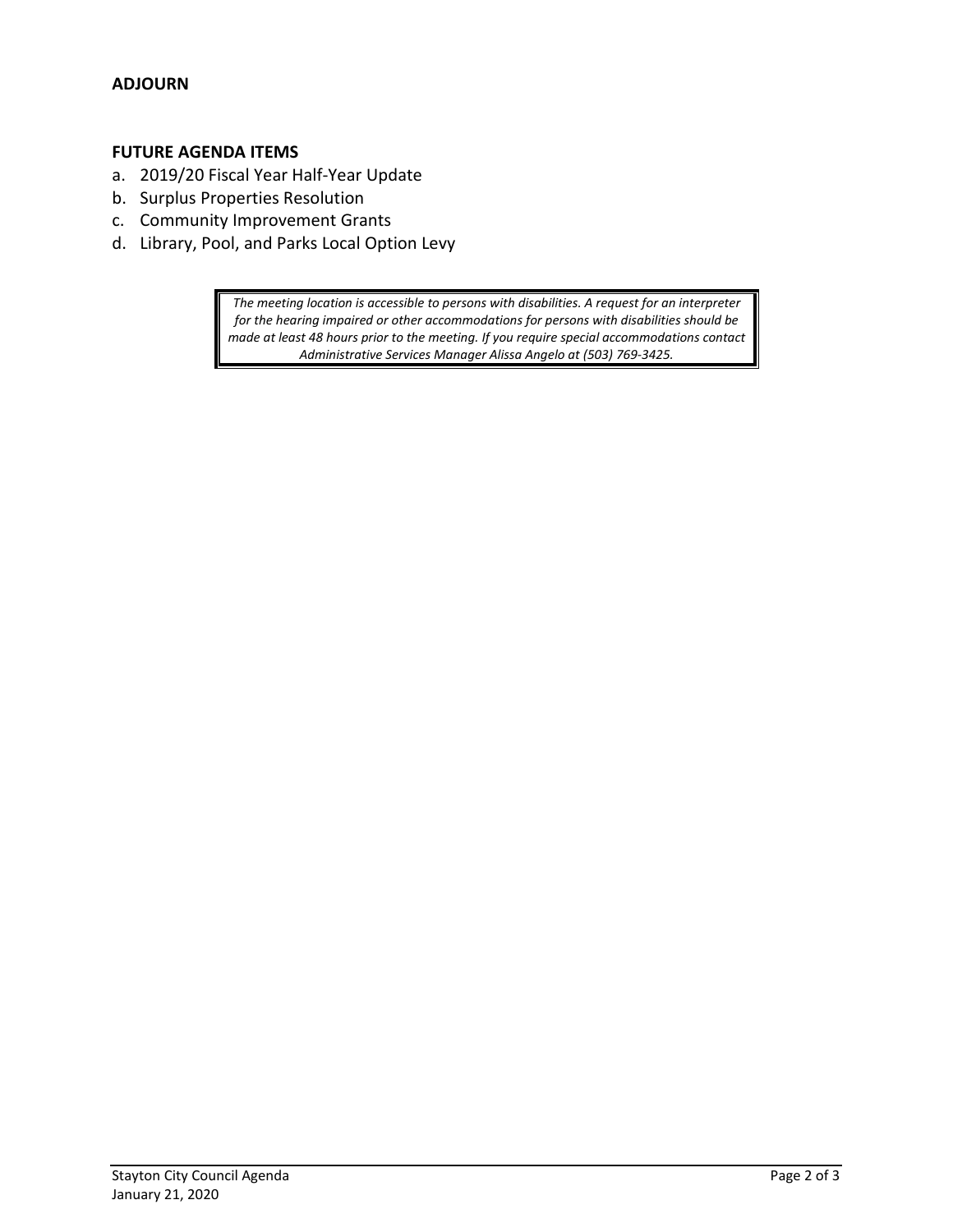## **CALENDAR OF EVENTS**

#### **JANUARY 2020**

### Monday January 20 **CITY OFFICES CLOSED IN OBSERVANCE OF MARTIN LUTHER KING JR. HOLIDAY**

| Tuesday              | January 21    | <b>City Council</b>                                         | 7:00 p.m. | Community Center (north end) |
|----------------------|---------------|-------------------------------------------------------------|-----------|------------------------------|
| Monday               | January 27    | <b>Planning Commission</b>                                  | 7:00 p.m. | Community Center (north end) |
| <b>FEBRUARY 2020</b> |               |                                                             |           |                              |
| Monday               | February 3    | City Council                                                | 7:00 p.m. | Community Center (north end) |
| Tuesday              | February 4    | Parks & Recreation Board                                    | 6:00 p.m. | E.G. Siegmund Meeting Room   |
| Tuesday              | February 11   | <b>Commissioner's Breakfast</b>                             | 7:30 a.m. | Covered Bridge Café          |
| Monday               | February 17   | CITY OFFICES CLOSED IN OBSERVANCE OF PRESIDENTS DAY HOLIDAY |           |                              |
| Tuesday              | February 18   | <b>City Council</b>                                         | 7:00 p.m. | Community Center (north end) |
| Wednesday            | February 19   | <b>Library Board</b>                                        | 6:00 p.m. | E.G. Siegmund Meeting Room   |
| Monday               | February 24   | <b>Planning Commission</b>                                  | 7:00 p.m. | Community Center (north end) |
| <b>MARCH 2020</b>    |               |                                                             |           |                              |
| Monday               | March 2       | City Council                                                | 7:00 p.m. | Community Center (north end) |
| Tuesday              | March 3       | Parks & Recreation Board                                    | 6:00 p.m. | E.G. Siegmund Meeting Room   |
| Tuesday              | March 10      | Commissioner's Breakfast                                    | 7:30 a.m. | Covered Bridge Café          |
| Monday               | March 16      | City Council                                                | 7:00 p.m. | Community Center (north end) |
| Wednesday            | March 18      | Library Board                                               | 6:00 p.m. | E.G. Siegmund Meeting Room   |
| Monday               | March 30      | <b>Planning Commission</b>                                  | 7:00 p.m. | Community Center (north end) |
| <b>APRIL 2020</b>    |               |                                                             |           |                              |
| Monday               | April 6       | <b>City Council</b>                                         | 7:00 p.m. | Community Center (north end) |
| Tuesday              | April 7       | Parks & Recreation Board                                    | 6:00 p.m. | E.G. Siegmund Meeting Room   |
| Tuesday              | April 14      | Commissioner's Breakfast                                    | 7:30 a.m. | Covered Bridge Café          |
| Wednesday            | April 15      | Library Board                                               | 6:00 p.m. | E.G. Siegmund Meeting Room   |
| Monday               | April 20      | City Council                                                | 7:00 p.m. | Community Center (north end) |
| Monday               | April 27      | <b>Planning Commission</b>                                  | 7:00 p.m. | Community Center (north end) |
| <b>MAY 2020</b>      |               |                                                             |           |                              |
| Monday               | May 4         | <b>City Council</b>                                         | 7:00 p.m. | Community Center (north end) |
| Tuesday              | May 5         | Parks & Recreation Board                                    | 6:00 p.m. | E.G. Siegmund Meeting Room   |
| Tuesday              | <b>May 12</b> | Commissioner's Breakfast                                    | 7:30 a.m. | Covered Bridge Café          |
| Monday               | <b>May 18</b> | City Council                                                | 7:00 p.m. | Community Center (north end) |
| Wednesday            | <b>May 20</b> | Library Board                                               | 6:00 p.m. | E.G. Siegmund Meeting Room   |
| Monday               | <b>May 25</b> | <b>Planning Commission</b>                                  | 7:00 p.m. | Community Center (north end) |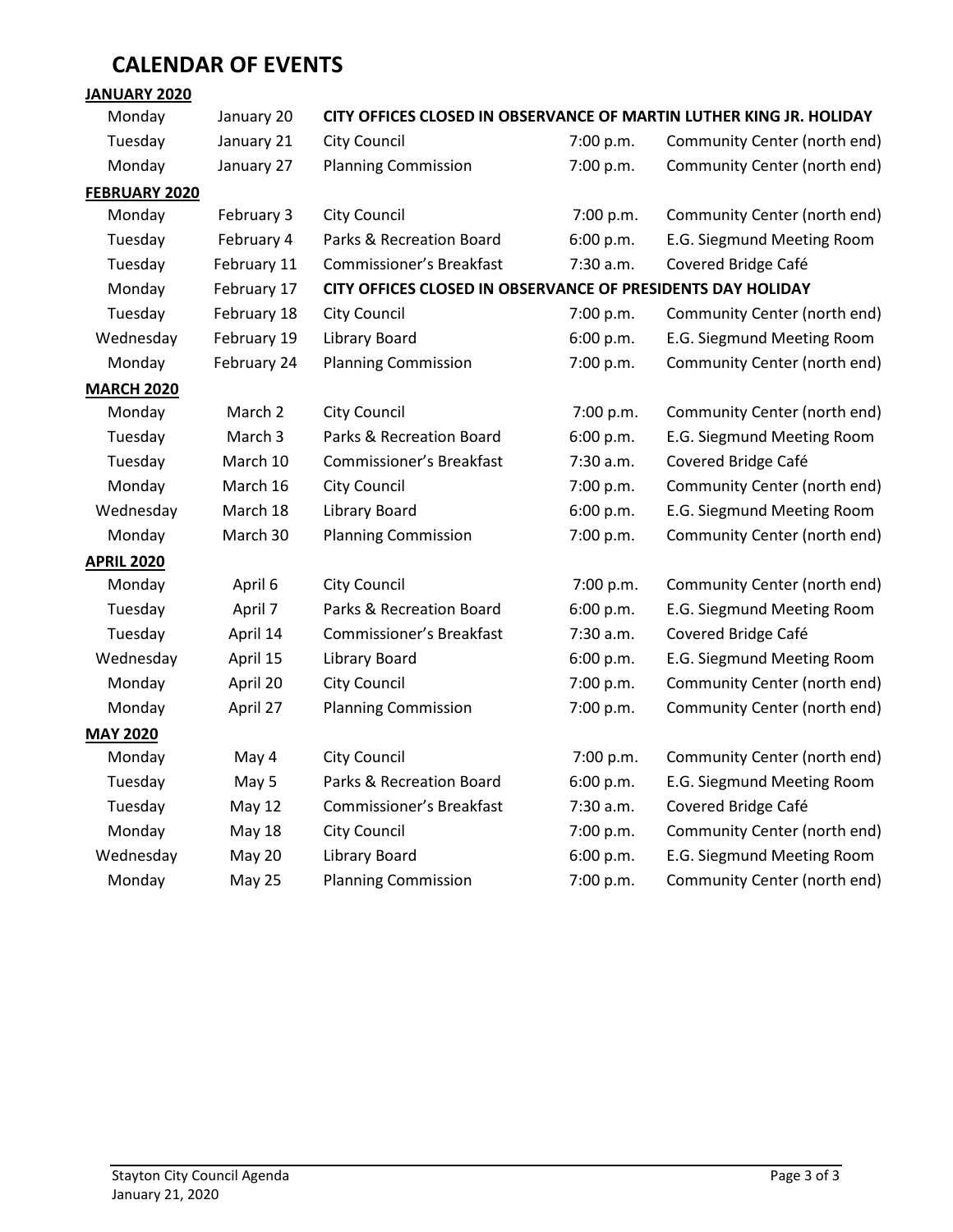#### **City of Stayton City Council Minutes January 6, 2020**

#### **LOCATION:** STAYTON COMMUNITY CENTER, 400 W. VIRGINIA STREET, STAYTON

**Time Start:** 7:01 P.M. **Time End:** 8:46 P.M.

#### **COUNCIL MEETING ATTENDANCE LOG**

| <b>COUNCIL</b>                     | <b>STAYTON STAFF</b>                              |
|------------------------------------|---------------------------------------------------|
| <b>Mayor Henry Porter</b>          | Alissa Angelo, Administrative Services Manager    |
| <b>Councilor Paige Hook</b>        | Keith Campbell, City Manager                      |
| <b>Councilor Ben McDonald</b>      | Dan Fleishman, Director of Planning & Development |
| <b>Councilor Christopher Molin</b> | David Frisendahl, Police Chief                    |
| <b>Councilor Jordan Ohrt</b>       | Lance Ludwick, Public Works Director              |
| <b>Councilor David Patty</b>       | Janna Moser, Library Director                     |
|                                    | Susannah Sbragia, Finance Director                |

| <b>AGENDA</b>                                                                                                                                                                                                                                                             | <b>ACTIONS</b>                                                                                                                                                                                                                                                                                                                                                                                                                                                                     |
|---------------------------------------------------------------------------------------------------------------------------------------------------------------------------------------------------------------------------------------------------------------------------|------------------------------------------------------------------------------------------------------------------------------------------------------------------------------------------------------------------------------------------------------------------------------------------------------------------------------------------------------------------------------------------------------------------------------------------------------------------------------------|
| <b>OATH OF OFFICE</b><br>a. Oath of Office for Councilor Ben McDonald                                                                                                                                                                                                     | Ms. Angelo administered the oath of office for Councilor Ben<br>McDonald.                                                                                                                                                                                                                                                                                                                                                                                                          |
| <b>REGULAR MEETING</b>                                                                                                                                                                                                                                                    |                                                                                                                                                                                                                                                                                                                                                                                                                                                                                    |
| <b>Announcements</b><br>b. Additions to the Agenda<br>Declaration of Ex Parte Contacts, Conflict of Interest,<br>C.<br>Bias, etc.                                                                                                                                         | None.<br>None.                                                                                                                                                                                                                                                                                                                                                                                                                                                                     |
| <b>Appointments</b>                                                                                                                                                                                                                                                       |                                                                                                                                                                                                                                                                                                                                                                                                                                                                                    |
| a. Planning Commission Reappointments<br><b>Dixie Ellard</b><br>$\bullet$<br><b>Richard Lewis</b><br>b. Parks and Recreation Board Appointments<br>• Andrew Westlund<br><b>Budget Committee Reappointments</b><br>$c_{\cdot}$<br><b>Ralph Lewis</b><br>• Connie Dominguez | Motion from Councilor Ohrt, seconded by Councilor Patty, to<br>ratify the Mayor's reappointments of Dixie Ellard and<br>Richard Lewis to the Planning Commission; Andrew<br>Westlund to the Parks and Recreation Board; and Ralph<br>Lewis and Connie Dominguez to the Budget Committee.<br><b>Council Discussion: Councilor Ohrt thanked the community</b><br>members for volunteering their time to serve on these<br><b>Boards and Committees.</b><br><b>Motion passed 5:0.</b> |
| <b>Public Comments</b>                                                                                                                                                                                                                                                    |                                                                                                                                                                                                                                                                                                                                                                                                                                                                                    |
| <b>Breeze Peterson</b><br>a.<br><b>Wendy Stone</b><br>b.                                                                                                                                                                                                                  | Ms. Peterson spoke in opposition of the proposed Ordinance<br>No. 1041.<br>Ms. Stone followed-up on her request for the City donate<br>\$400 to the Brown House Event Center to cover their land<br>use application fee.                                                                                                                                                                                                                                                           |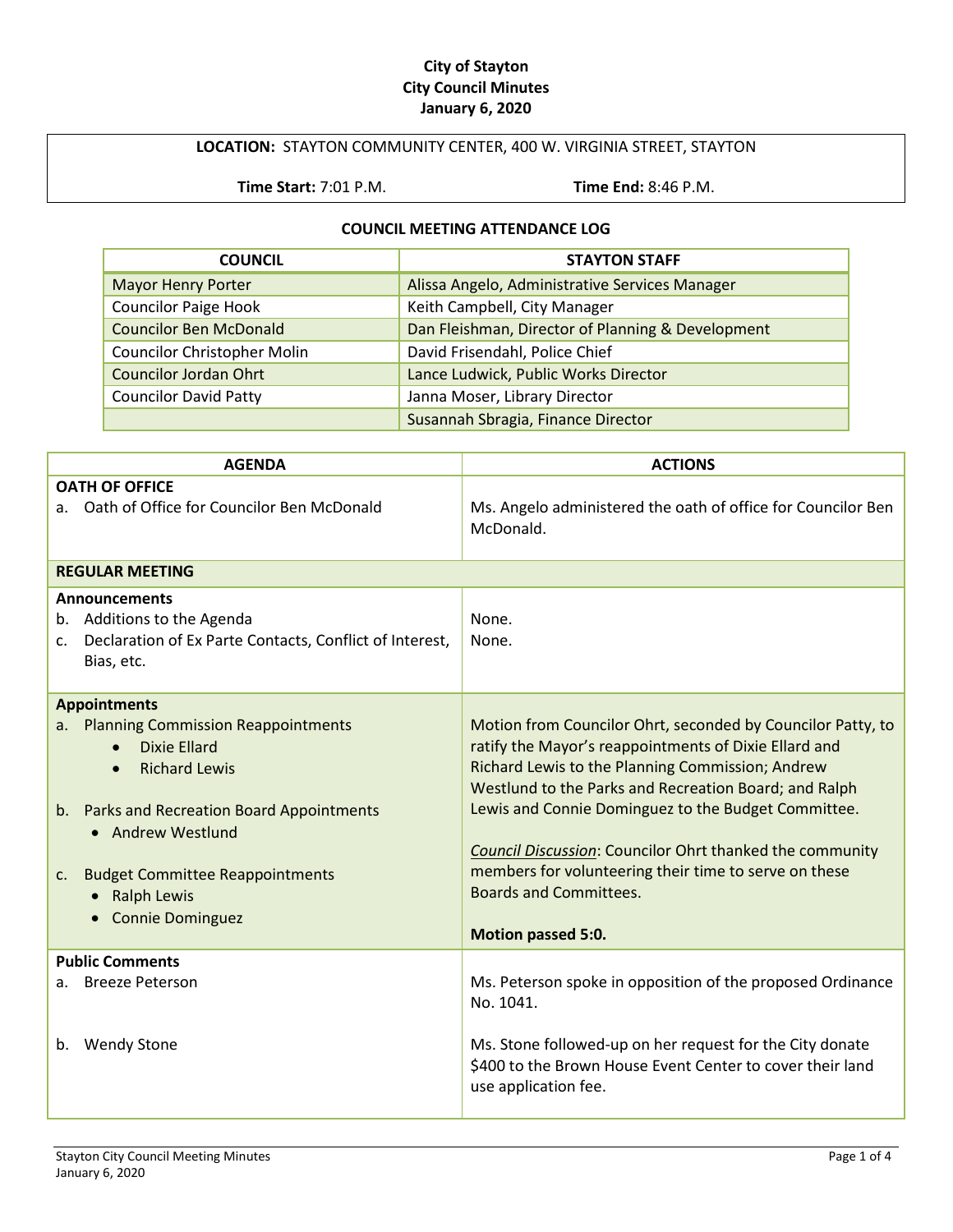| а. – | <b>Consent Agenda</b><br>December 2, 2019 City Council Minutes<br>b. Liquor License: "Limited On-Premises Commercial<br>and Off-Premises" Application - North Third LLC | Motion from Councilor Molin, seconded by Councilor Ohrt,<br>to approve the Consent Agenda as presented. Motion<br>passed 5:0.                                                                                                                                |
|------|-------------------------------------------------------------------------------------------------------------------------------------------------------------------------|--------------------------------------------------------------------------------------------------------------------------------------------------------------------------------------------------------------------------------------------------------------|
|      | <b>Public Hearing</b><br>a. Commencement of Public Hearing and Opening<br>Statement                                                                                     | Mayor Porter opened the hearing at 7:14 p.m.                                                                                                                                                                                                                 |
|      | b. Staff Summary                                                                                                                                                        | Mr. Fleishman reviewed the staff report.                                                                                                                                                                                                                     |
| c.   | Questions from the Council                                                                                                                                              | Council questions regarding reasoning behind why only the<br>east side of the street was included; possible exclusion of<br>residential properties from the overlay; the number of<br>property owners who contacted staff regarding the<br>proposed changes. |
|      | d. Persons in favor                                                                                                                                                     | Steve Poisson, 1750 E. Pine Street, spoke in favor of<br>Ordinance No. 1041.                                                                                                                                                                                 |
|      | e. Persons opposed                                                                                                                                                      | Breeze Peterson, 712 N. First Avenue, spoke in opposition of<br>Ordinance No. 1041.                                                                                                                                                                          |
|      |                                                                                                                                                                         | Randy Cranston, 372 SE Church Street, Sublimity, spoke in<br>opposition of Ordinance No. 1041.                                                                                                                                                               |
|      |                                                                                                                                                                         | Bernard Riesterer, 733 Summerview Drive, spoke in<br>opposition of Ordinance No. 1041.                                                                                                                                                                       |
| f.   | Other interested persons                                                                                                                                                | None.                                                                                                                                                                                                                                                        |
| g.   | Questions from the Council                                                                                                                                              | Council questions regarding exclusion of certain properties.                                                                                                                                                                                                 |
|      |                                                                                                                                                                         | Councilor Hook asked if anyone from the audience had<br>additional questions.                                                                                                                                                                                |
|      |                                                                                                                                                                         | Bernard Riesterer, 733 Summerview Drive, added his<br>property was commercial previously.                                                                                                                                                                    |
|      |                                                                                                                                                                         | Steve Poisson, 1750 E. Pine Street, shared why he supports<br>the proposed ordinance.                                                                                                                                                                        |
|      |                                                                                                                                                                         | Russ Strohmeyer, 325 W. Washington Street, expressed<br>opposition of including First Avenue.                                                                                                                                                                |
|      |                                                                                                                                                                         | Breeze Peterson, 712 N. First Avenue, reviewed the area of<br>First Avenue included in the Ordinance.                                                                                                                                                        |
| h.   | Staff summary                                                                                                                                                           | Mr. Fleishman provided a brief review of the staff report.                                                                                                                                                                                                   |
| i.   | Close of hearing                                                                                                                                                        | Mayor Porter closed the hearing at 7:52 p.m.                                                                                                                                                                                                                 |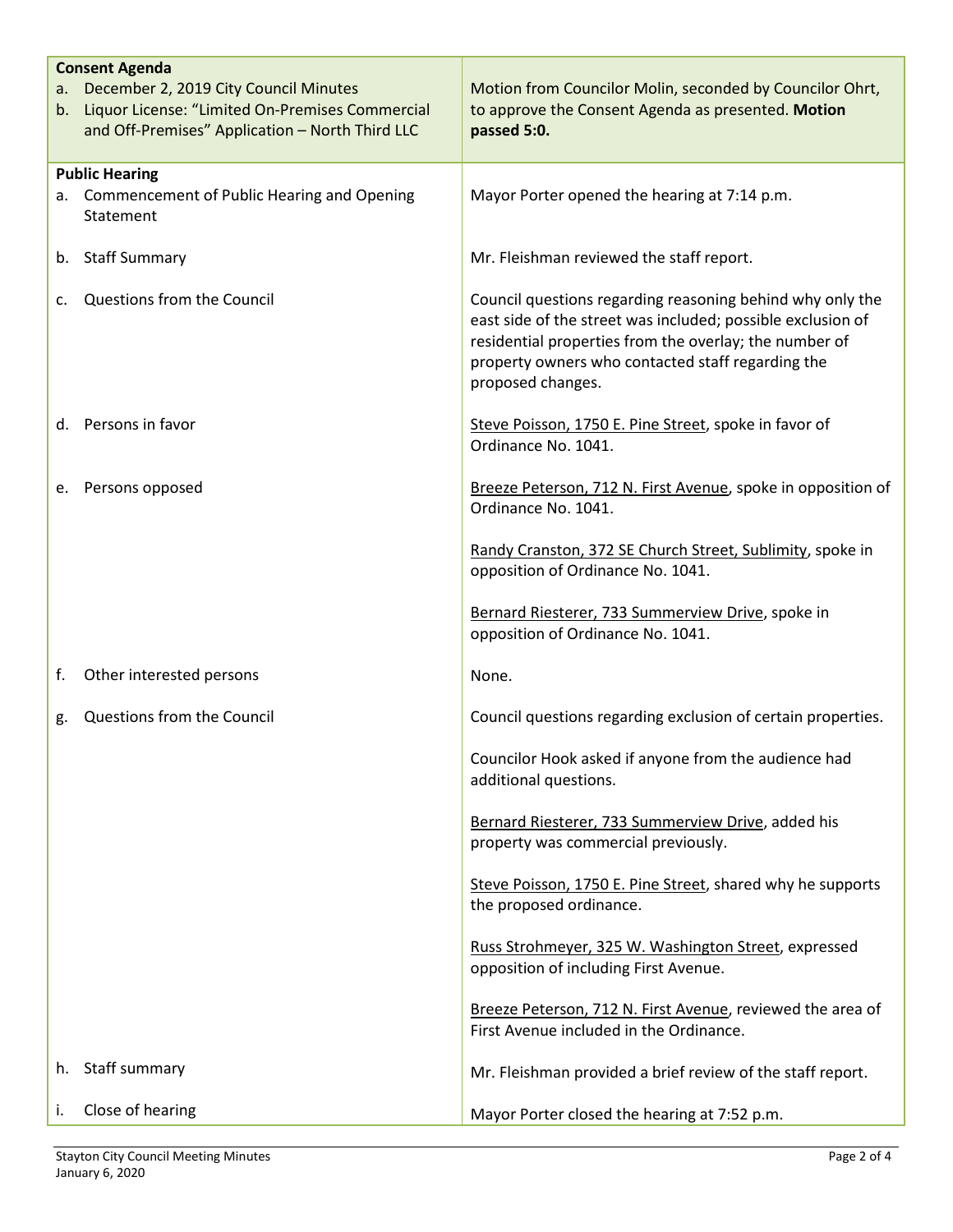| Council deliberation                                                                                                        | Council deliberation regarding removal of any properties<br>which have some type of residential use; and inclusion of<br>only one portion of First Avenue.<br>Mr. Fleishman briefly reviewed the options before the<br>Council.                                                        |
|-----------------------------------------------------------------------------------------------------------------------------|----------------------------------------------------------------------------------------------------------------------------------------------------------------------------------------------------------------------------------------------------------------------------------------|
| Council decision on Ordinance No. 1041<br>k.                                                                                | Motion from Councilor Hook made a motion to direct staff to<br>consider the comments and discussion this evening and<br>make appropriate revisions to the proposed Ordinance and<br>schedule a new public hearing at a future Council meeting.<br>Motion died due to lack of a second. |
|                                                                                                                             | Motion from Councilor Patty, seconded by Councilor<br>McDonald, to close the hearing and retain the Code<br>unchanged.                                                                                                                                                                 |
|                                                                                                                             | Council Discussion: Councilor Hook shared her concern with<br>the Motion. Councilor Ohrt responded.                                                                                                                                                                                    |
|                                                                                                                             | Motion passed 4:1 (Hook).                                                                                                                                                                                                                                                              |
| <b>General Business</b>                                                                                                     |                                                                                                                                                                                                                                                                                        |
| Audit 2018-19 Fiscal Year<br>a. Staff Report - Susannah Sbragia                                                             | Ms. Sbragia reviewed the staff report included in the Council<br>packet.                                                                                                                                                                                                               |
|                                                                                                                             | Council questions and discussion regarding choice of the<br>current auditor and their scope of work. Mr. Campbell and<br>Ms. Sbragia responded.                                                                                                                                        |
| <b>Public Comment</b><br>$h_{\cdot}$                                                                                        | None.                                                                                                                                                                                                                                                                                  |
| c. Council Discussion                                                                                                       | Nothing further.                                                                                                                                                                                                                                                                       |
| Award of Contract for Television Inspection, Cleaning,<br>and Repair of the Sanitary Sewer and Stormwater<br><b>Systems</b> |                                                                                                                                                                                                                                                                                        |
| a. Staff Report - Lance Ludwick                                                                                             | Mr. Ludwick reviewed the staff report.                                                                                                                                                                                                                                                 |
|                                                                                                                             | Council questions regarding mercury in stormwater;<br>budgeting of funds for this contract; and                                                                                                                                                                                        |
| <b>Public Comment</b><br>b.                                                                                                 | None.                                                                                                                                                                                                                                                                                  |
| <b>Council Discussion</b><br>c.                                                                                             | Nothing further.                                                                                                                                                                                                                                                                       |
| <b>Council Decision</b><br>d.                                                                                               | Motion from Councilor Patty, seconded by Councilor Molin,<br>to award the Television Inspection, Cleaning and Repair of<br>the Sanitary Sewer and Stormwater Systems to Spartan                                                                                                        |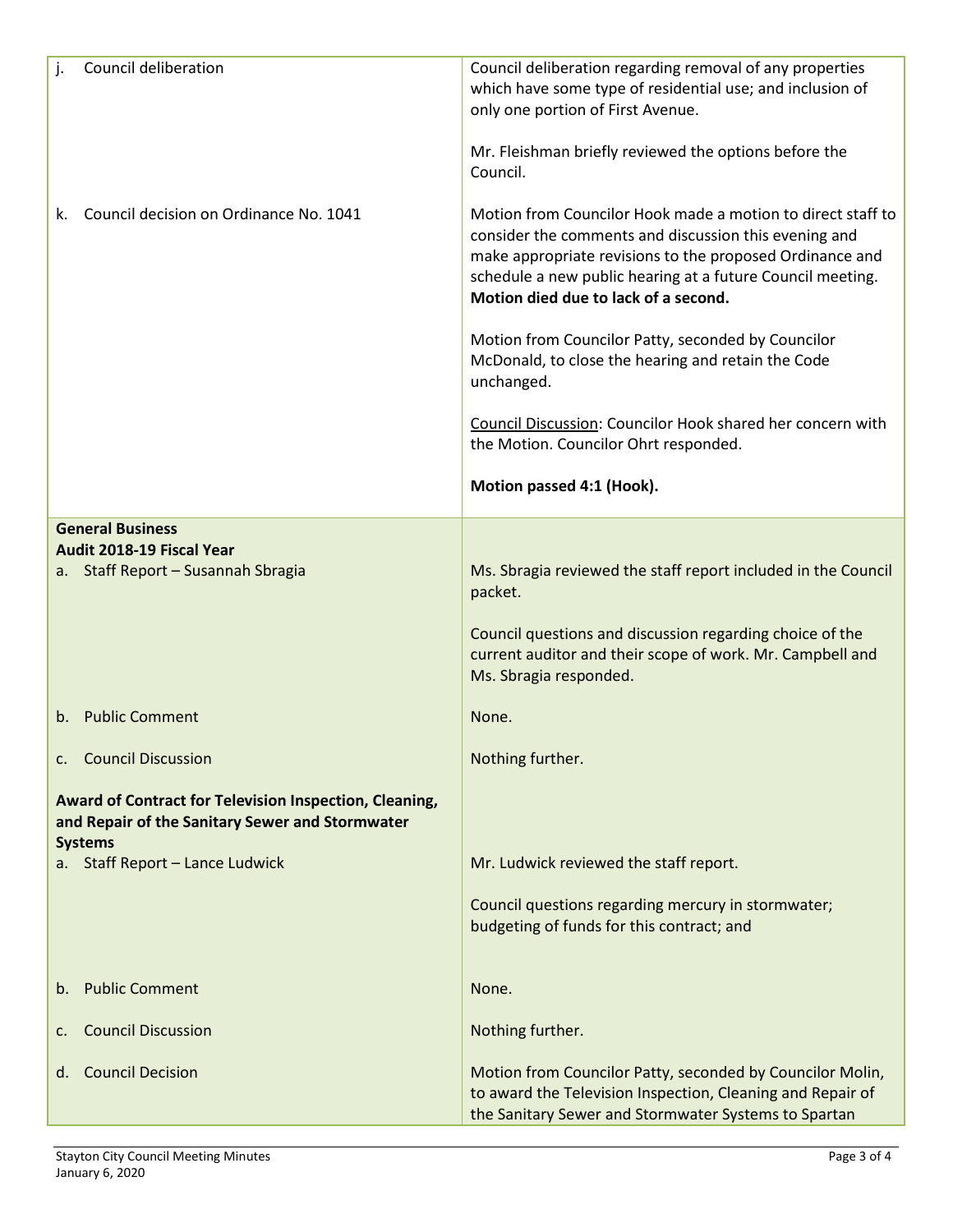|                                                            | Environmental Services LLC, in the amount of \$404,900.<br><b>Motion passed 5:0.</b> |  |
|------------------------------------------------------------|--------------------------------------------------------------------------------------|--|
| <b>Communications from Mayor and Councilors</b>            | Councilor Ohrt briefly spoke on the December Chat with a<br><b>Councilor Event.</b>  |  |
| <b>Communication from City Staff</b>                       | Ms. Moser invited the Council for the upcoming Brews, Bites,<br>and Book event.      |  |
| <b>Future Agenda Items</b>                                 |                                                                                      |  |
| 2019/20 Fiscal Year Half-Year Update<br>а.                 |                                                                                      |  |
| Public Hearing - Alley Vacation<br>b.                      |                                                                                      |  |
| <b>Emergency Management Equipment Update</b><br>c.         |                                                                                      |  |
| Marion County Intergovernmental Agreement for Paving<br>d. |                                                                                      |  |

APPROVED BY THE STAYTON CITY COUNCIL THIS  $21^{57}$  DAY OF JANUARY 2020, BY A  $\_\_\_\_\_\$ VOTE OF THE STAYTON CITY COUNCIL.

| Date: | Bv:                                                                                                                       |
|-------|---------------------------------------------------------------------------------------------------------------------------|
|       | Henry A. Porter, Mayor                                                                                                    |
| Date: | Attest:<br>Keith D. Campbell, City Manager                                                                                |
| Date: | Transcribed by:<br><u> 1989 - Johann Stein, Amerikaansk politiker (</u><br>Alissa Angelo, Administrative Services Manager |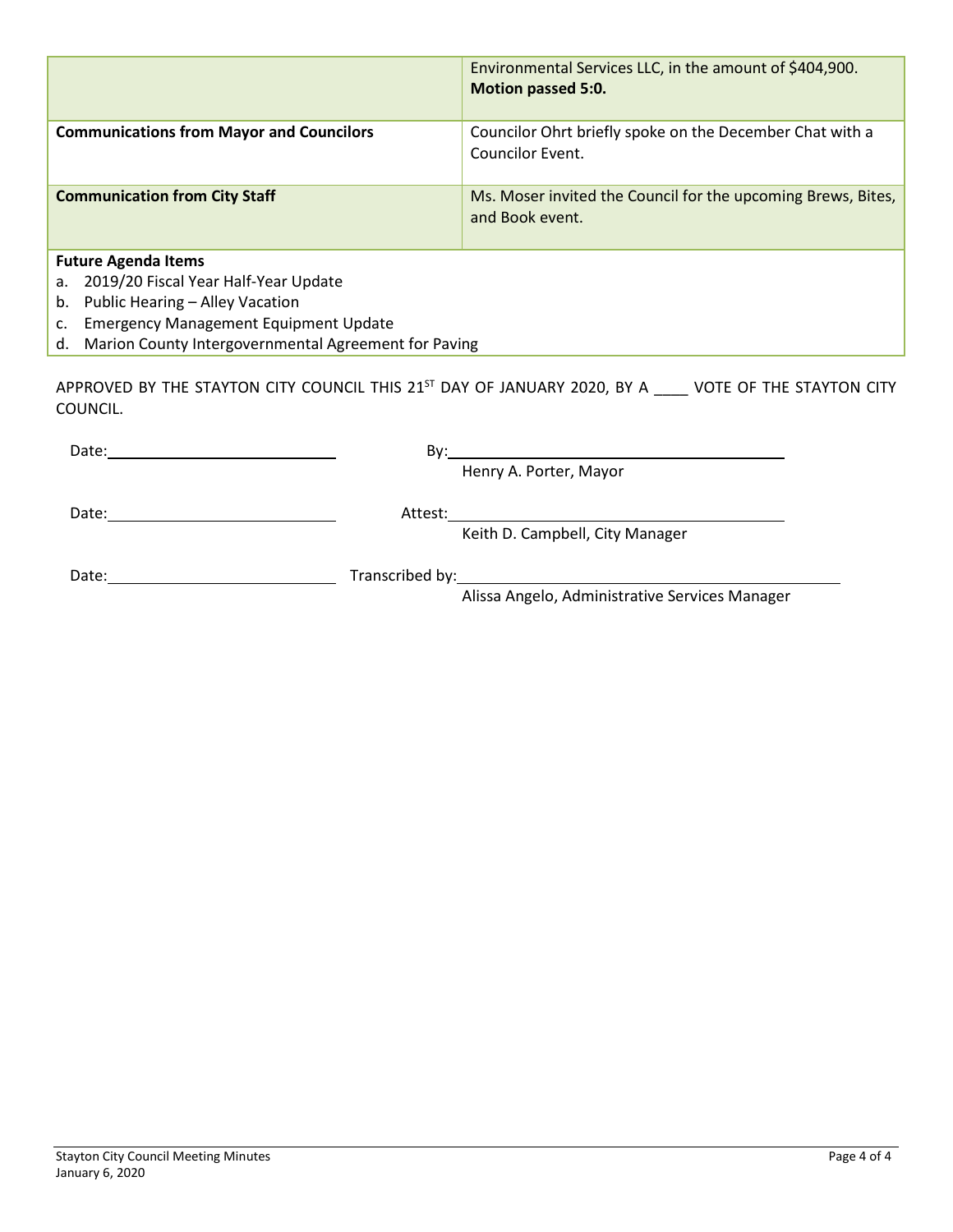

### **CITY OF STAYTON**

# M E M O R A N D U M

| TO:             | <b>Mayor Henry Porter and the Stayton City Council</b>                                                                                      |
|-----------------|---------------------------------------------------------------------------------------------------------------------------------------------|
| <b>FROM:</b>    | Dan Fleishman, Director of Planning and Development                                                                                         |
|                 | <b>DATE:</b> January 21, 2020                                                                                                               |
| <b>SUBJECT:</b> | <b>Ordinance 1042 Vacating the Remaining Portion of an</b><br>Alley between N Second Ave and N Third Ave, north of E<br><b>Hollister St</b> |

#### **ISSUE**

The issue before the City Council is a public hearing on a city-initiated proposal to vacate a portion of an alleyway. Following the public hearing, the Council will be requested to consider Ordinance 1042 to vacate the alley.

#### **BACKGROUND INFORMATION**

In 2017 the City vacated a portion of the alley between N Second Ave and N Third Ave, running between E Hollister St and E Pine St. The vacation was the result of an application filed by one of the property owners in that block. State law requires that an application for vacation be accompanied by the written consent of the all of the owners of property adjacent to the right of way and by the owners of 2/3 of the "affected land." In 2017 the applicant could not obtain the written consent from the owner of one lot adjacent to the alley. Therefore only a portion of the alley was vacated.

A 2014 aerial photo, showing the existing right of way boundary is shown below.

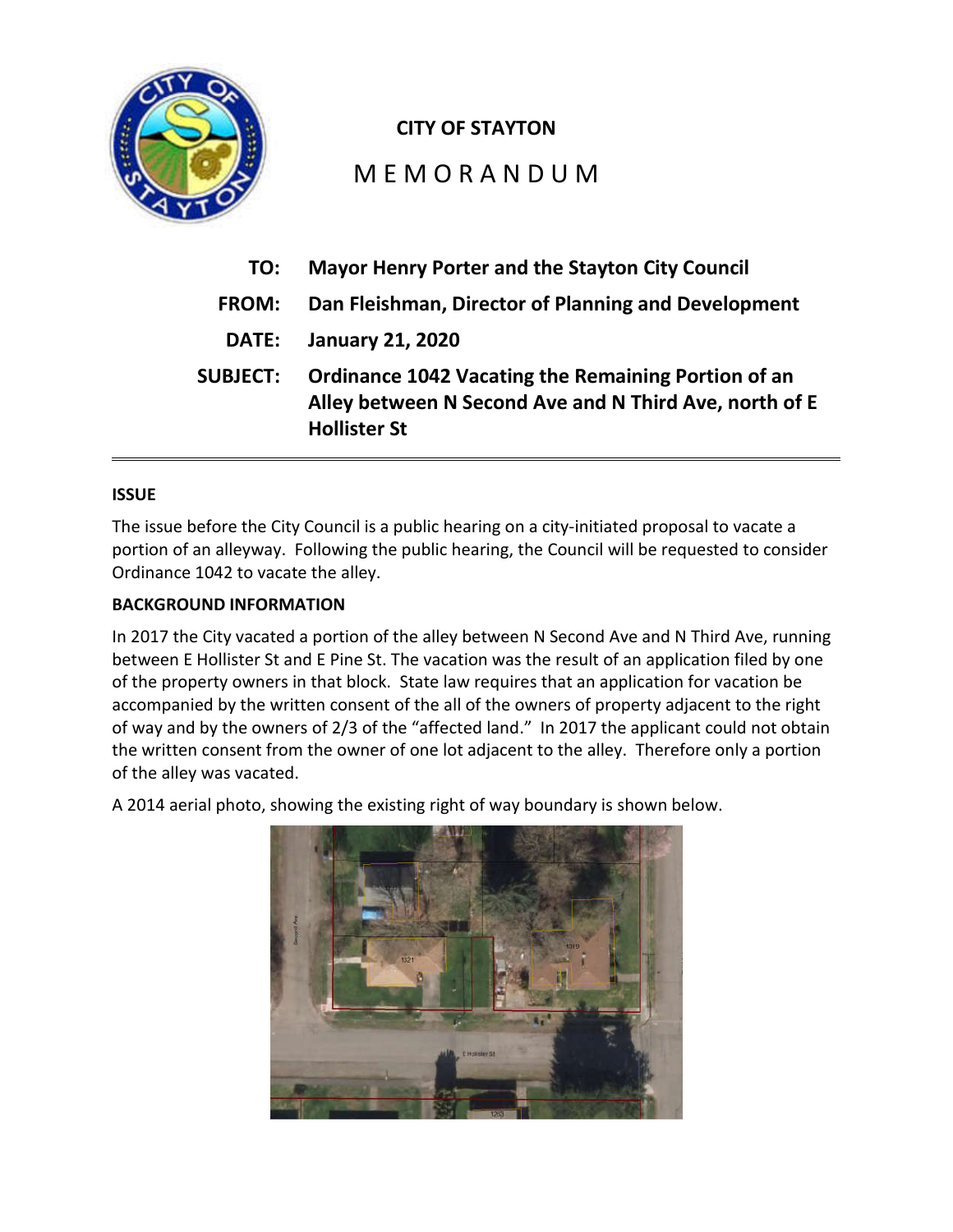The City received a request from the owners of the one of the properties adjacent to the remaining portion of the alley, to initiate the vacation of the remainder of the alley. In November, the City Council adopted Resolution 997, initiating the vacation.

Notice of the Planning Commission's hearing on the proposed vacation was sent to all of the owners of land with 300 feet of the alley and a sign was posted in the alley adjacent to E Hollister St. The Planning Commission held a hearing on December 9. There was no testimony opposed to vacating the alley. Notice of City Council hearing was mailed and sign was posted.

#### **ANALYSIS**

Oregon Revised Statutes Chapter 271, Section 080 to 230 covers the vacation of public rights of way. The statutes spell out the procedures and requirements when a property owner requests a right of way be vacated and has separate procedures and requirements when the local government initiates the vacation proceedings. ORS 271.130 allows the governing body to vacate a right of way without the consent of property owners.

The alley in question has no utilities present, appears to be maintained as lawn, and is not used as part of the City's transportation network. The remainder of the alley was vacated previously and this section would have been vacated but for the lack of written consent from one of the abutting property owners.

#### **RECOMMENDATION**

Following their December public hearing, the Planning Commission has recommended vacation of the alley. Staff recommends adoption of Ordinance 1042 as presented.

#### **OPTIONS AND MOTIONS**

The City Council is presented with the following options.

#### **1. Continue the hearing**

Move to continue the public hearing until February 3, 2020.

#### **2. Close the hearing and approve the first consideration of Ordinance 1042**

Move to approve Ordinance No 1042 as presented.

The City Recorder shall call the roll and the names of each Councilor present and their vote shall be recorded in the meeting minutes. If the vote is unanimous, Ordinance No. 1042 is enacted and will be presented to the Mayor for his approval.

If the vote is not unanimous, Ordinance No. 1042 will be brought before the Council for a second consideration at the February 3, 2020 meeting.

#### **3. Close the hearing and approve the Ordinance with modifications**

Move to approve Ordinance No. 1042 with the following changes … and direct staff to incorporate these changes into the Ordinance before the Ordinance is presented to the City Council for a second consideration.

The City Recorder shall call the roll and the names of each Councilor present and their vote shall be recorded in the meeting minutes. If the first consideration is approved, Ordinance No. 1042 will be brought before the Council for a second consideration at its February 3, 2020 meeting.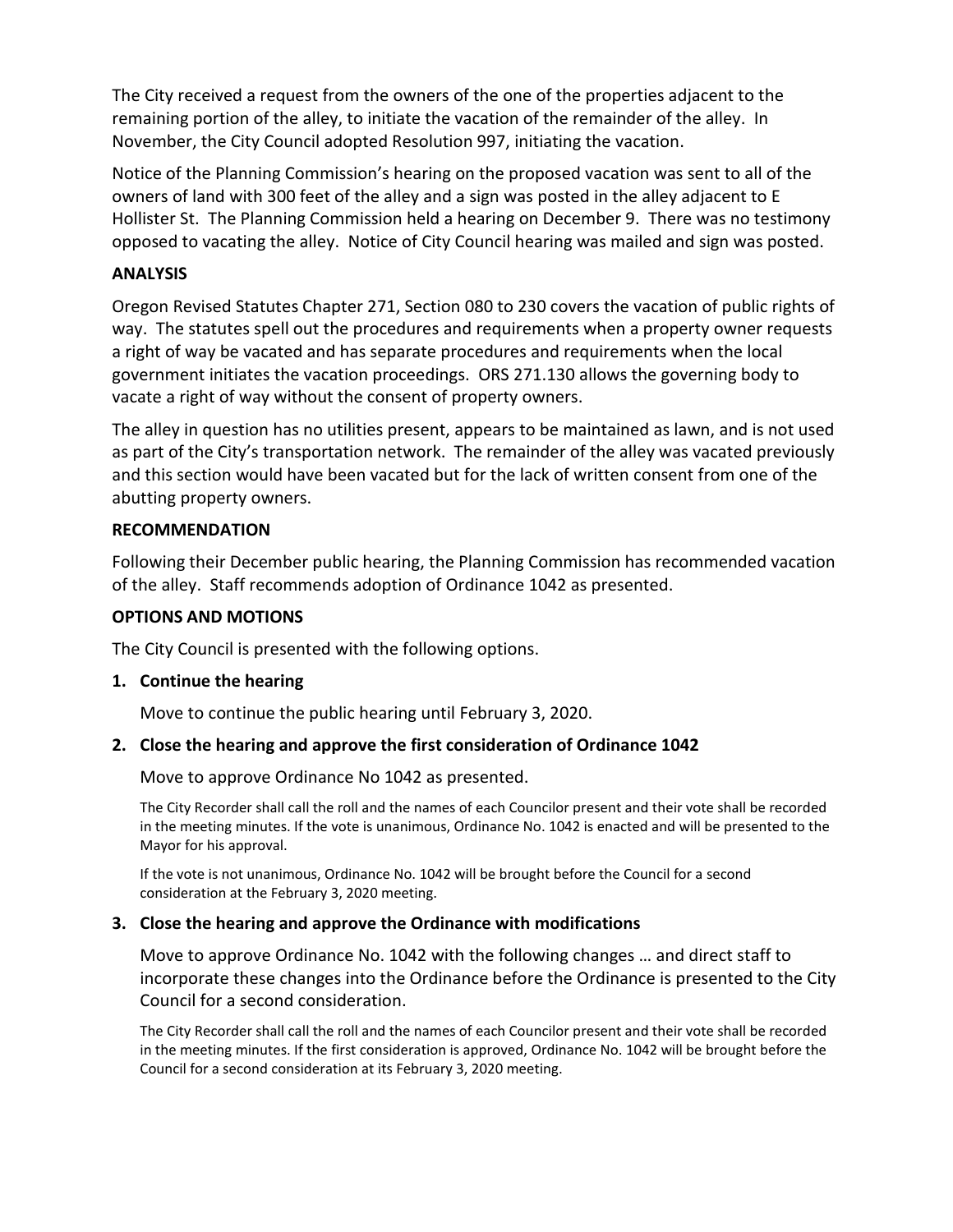#### **ORDINANCE 1042**

#### **AN ORDINANCE VACATING AN ALLEYWAY IN THE CITY OF STAYTON, MARION COUNTY, OREGON**

WHEREAS, ORS 271.130(1) provides that the governing body of a city may initiate vacation proceedings of a right of way and make such vacation without a petition or consent of property owners;

WHEREAS, ORS 271.130(1) further provides for notice of a hearing regarding the pending vacation;

WHEREAS, the Stayton City Council, by the adoption of Resolution 997 on November 4, 2019, has initiated the vacation of a portion of an alley between N Second Ave and N Third Ave, running north of E Hollister St;

WHEREAS, in 2017, the Stayton City Council, by the enactment of Ordinance 1009, vacated the majority of the alley in the block between N Second Ave and N Third Ave, running from E Hollister St to E Pine St;

WHEREAS, notice of a public hearing before the Stayton Planning Commission was published in the *Stayton Mail* on November 27, 2019 and was mailed to the owners of real property within 300 feet of the alley proposed to be vacated no less than 20 days prior to the hearing and a sign announcing the public hearing was erected along E Hollister St in the alley at least 10 days prior to the Planning Commission's public hearing;

WHEREAS, on December 9, 2019 the Stayton Planning Commission did conduct a public hearing and following the public hearing recommended to the City Council that the subject alleyway be vacated;

WHEREAS, notice of a public hearing before the Stayton City Council was mailed to the owners of real property within 300 feet of the alley proposed to be vacated no less than 10 days prior to the hearing and a sign announcing the public hearing was erected along E Hollister St in the alley at least 10 days prior to the City Council's public hearing;

WHEREAS, January 21, 2020, the Stayton City Council did conduct a public hearing concerning the proposed vacation at which public testimony and the written record were received and considered; and

WHEREAS, at the conclusion of the public hearing the Stayton City Council determined that it was in the public interest to vacate the subject alley;

NOW, THEREFORE the Stayton City Council hereby ordains as follows:

**Section 1.** The southerly 50 feet of the alley between N Second Ave and N Third Ave, running between E Hollister St and E Pine Street, located in block 5 of the Pines Addition as recorded in Marion County Records Book of Town Plats Volume 13, Page 29, is hereby vacated.

**Section 2.** This Ordinance shall take effect 30 days after adoption by the Stayton City Council and the Mayor's signing and shall be recorded in the Marion County Deed Records.